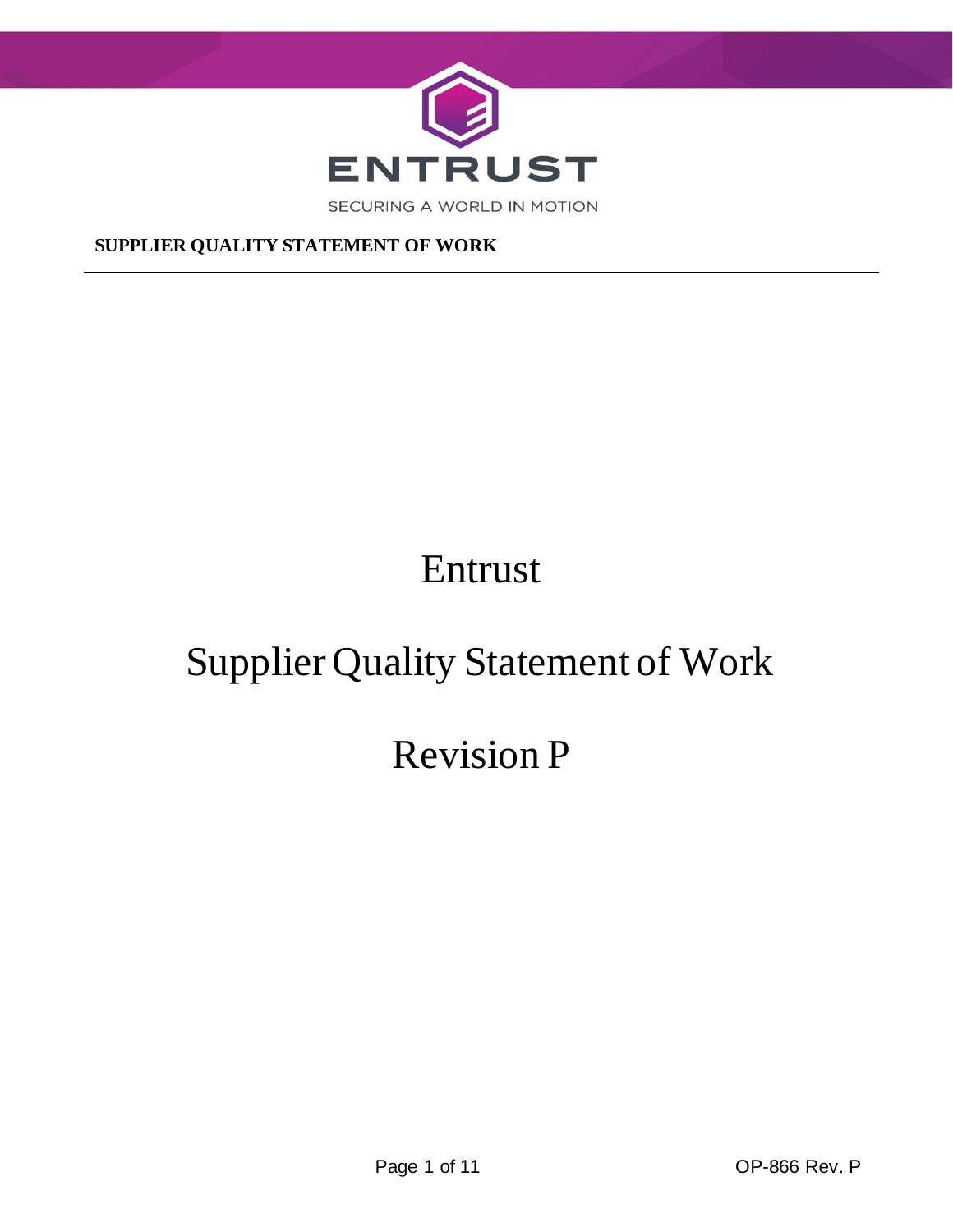

SECURING A WORLD IN MOTION

#### SUPPLIER QUALITY STATEMENT OF WORK

# **Table of Contents**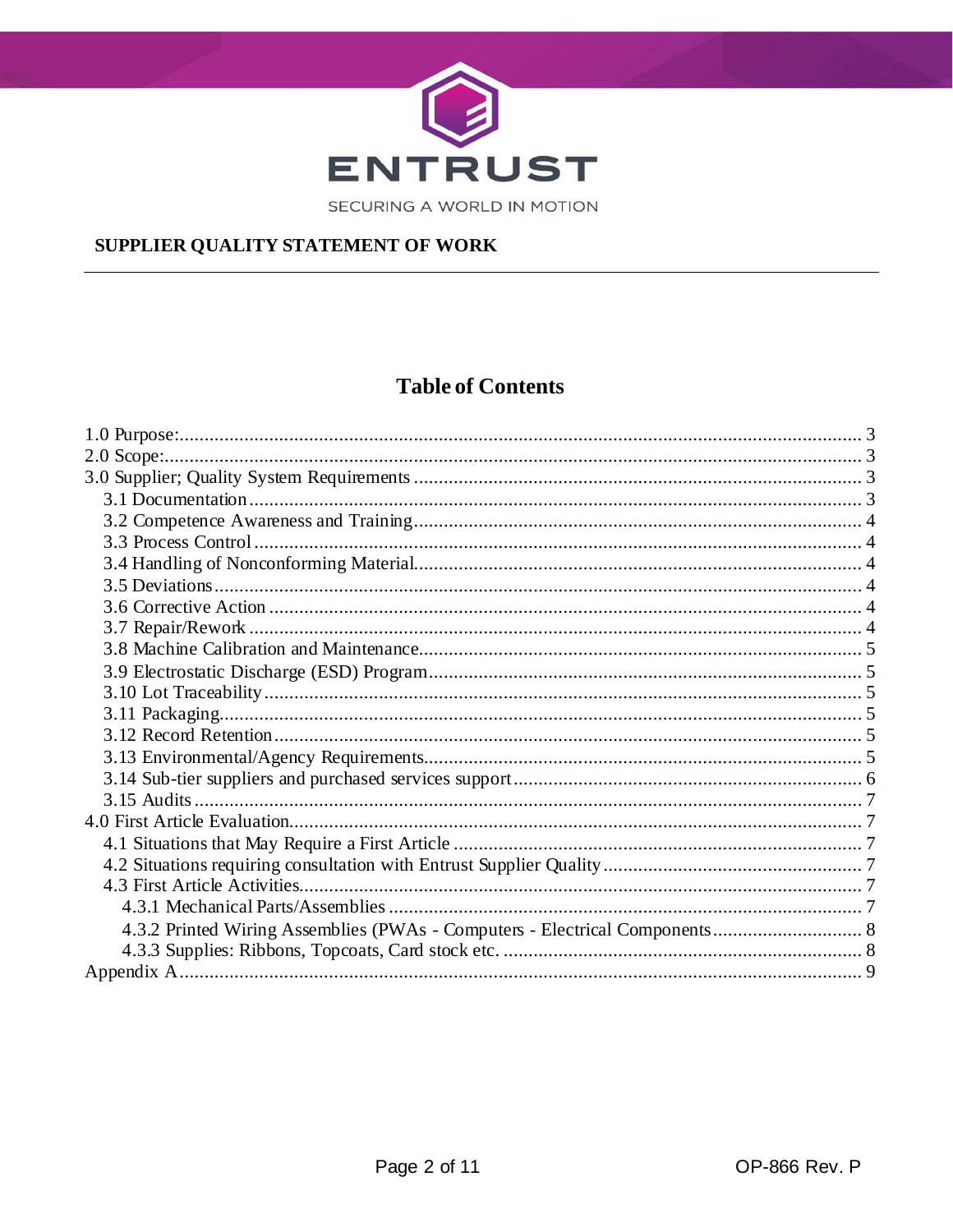

# <span id="page-2-0"></span>**1.0 Purpose:**

This document communicates Entrust's guidelines as they pertain to Material Quality Management. Entrust expects Suppliers to provide materials, parts, assemblies and services that meet our engineering and quality requirements.

# <span id="page-2-1"></span>**2.0 Scope:**

This document applies to all Suppliers selected by Entrust to provide parts, assemblies, supplies, purchased part documents (PPDs) and services. Supplier Quality is the owner of the SQSOW.

# <span id="page-2-2"></span>**3.0 Supplier; Quality System Requirements**

Suppliers are responsible for maintaining a quality management system. When requested, or in the event that a supplier's processes are consistently out of control, Entrust's Supplier Quality may assist the supplier with their quality management system. Entrust expects the supplier's quality system to include provisions for:

### <span id="page-2-3"></span>**3.1 Documentation**

*Entrust Purchasing* is responsible for ensuring suppliers receive current revisions of applicable documentation, specifications, standards and electronic files referenced within the documentation package. Suppliers must not proceed without proper documentation.

The documentation package may include:

- Assembly drawings
- Schematics,
- Bills of material (BOM),
- Computer aided design (CAD) files,
- Other documentation, such as the documentation identified in Appendix A

*Suppliers* are responsible for managing the documentation provided by Entrust and for supplying product per the part number and revision referenced on the Purchase Order (PO).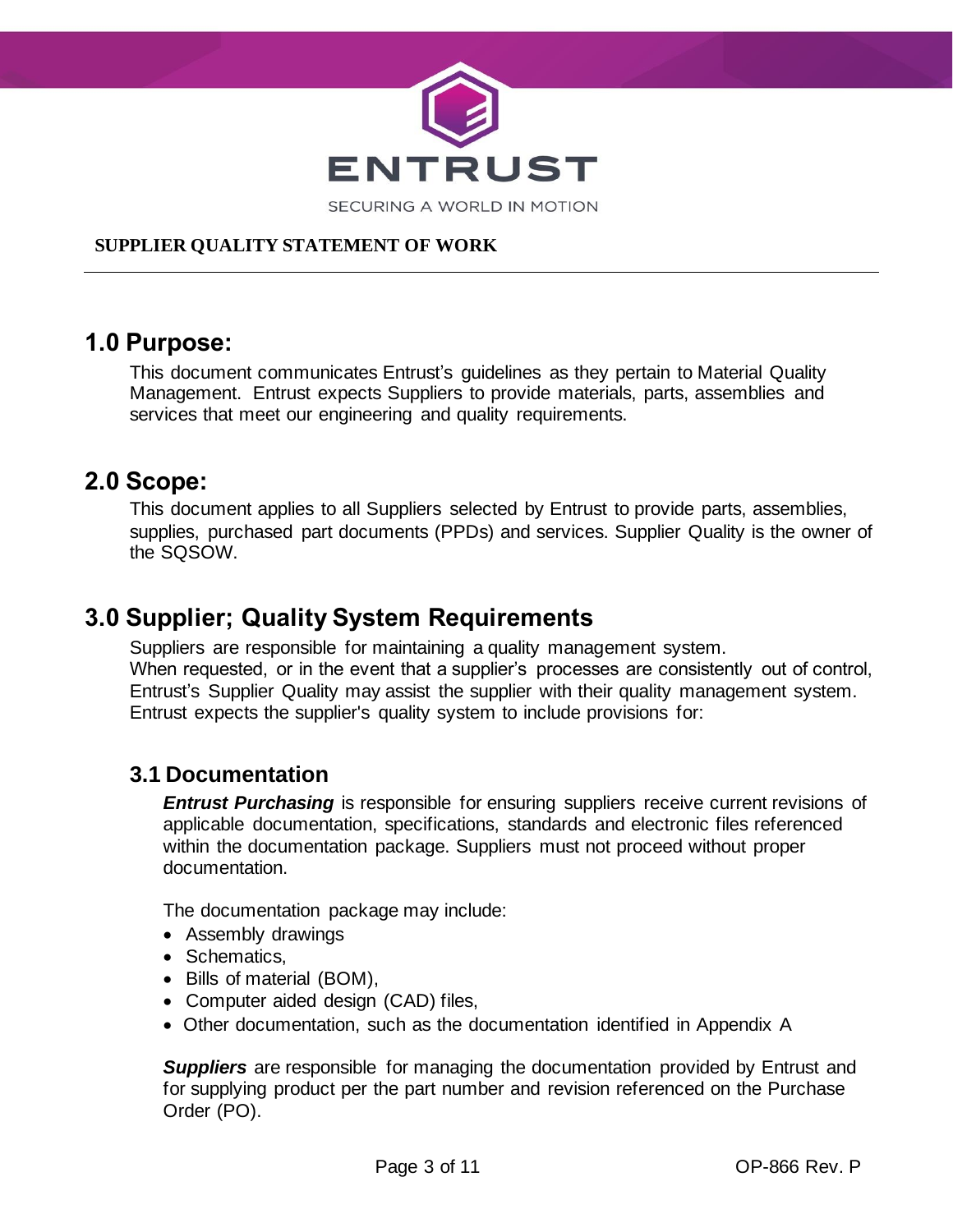

### <span id="page-3-0"></span>**3.2 Competence Awareness and Training**

Suppliers are responsible for determining the level of competence required for personnel performing work affecting product quality and ensuring they have the proper education, training, skills and experience to perform the work.

### <span id="page-3-1"></span>**3.3 Process Control**

Suppliers are to establish, maintain and follow controlled processes necessary to ensure product conformance. Where Statistical Process Control (SPC) requirements are identified on the print or Supplier Quality Requirements document (SQR), the supplier is required to collect and analyze data on the features specified.

# <span id="page-3-2"></span>**3.4 Handling of Nonconforming Material**

All nonconforming material must be identified and isolated, by the supplier, to prevent unintended use. Nonconforming material must not be shipped to Entrust unless the supplier has received approval per the deviation process described in section 3.5

### <span id="page-3-3"></span>**3.5 Deviations**

Entrust may accept nonconforming material from a supplier at the discretion of the SQE. The supplier must request and receive an approved deviation prior to shipping the product. In their initial communication, the supplier must indicate,

- Exact nature of the proposed deviation
- Quantity of units involved or the time period involved
- Purchase order
- Short and long term corrective action

Entrust reserves the right to reject an approved deviation if the deviated item is found to jeopardize the performance of the final assembly.

### <span id="page-3-4"></span>**3.6 Corrective Action**

Suppliers must have a documented corrective action process. At a minimum the process must provide for containment, root cause analysis and short and long term corrective action plans.

### <span id="page-3-5"></span>**3.7 Repair/Rework**

All repair / rework must be performed in accordance with documented instructions. Reworked product must pass all tests/inspections stated in the manufacturing process before it is returned to normal material flow.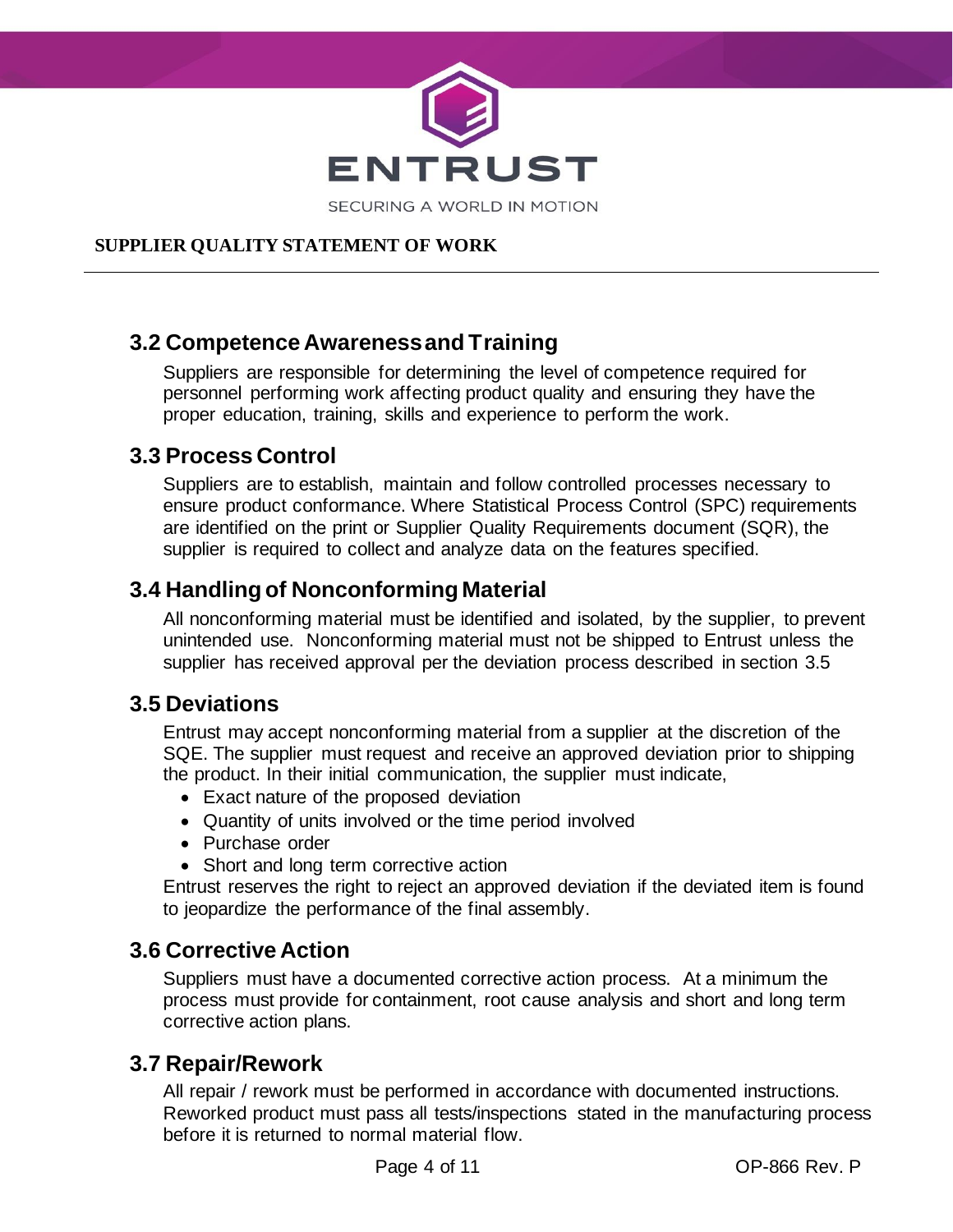

### <span id="page-4-0"></span>**3.8 Machine Calibration and Maintenance**

Suppliers must maintain calibration and maintenance records for equipment used to manufacture, measure and monitor product and processes.

### <span id="page-4-1"></span>**3.9 Electrostatic Discharge (ESD) Program**

Suppliers of products that are static sensitive and suppliers adding value to static sensitive products must maintain an ESD program covering all applicable areas of manufacturing. This includes training and records of training for all personal that handle static sensitive devices.

### <span id="page-4-2"></span>**3.10 Lot Traceability**

When required by Entrust and/or government agency, suppliers must maintain lot traceability records.

### <span id="page-4-3"></span>**3.11 Packaging**

The supplier is responsible for design and test of packaging to provide adequate protection during shipping. Ease of unpacking and minimization of waste material must be taken into consideration.

### <span id="page-4-4"></span>**3.12 Record Retention**

The supplier must retain data, agency and material certification records required by Entrust. The supplier is required to maintain the records for the period defined by Entrust and must make them available upon request.

# <span id="page-4-5"></span>**3.13 Environmental/Agency Requirements**

#### **Request for Compliant parts:**

Entrust will communicate requirements for compliant parts by adding drawing notes and identifying the specification in the Bill of Materials and/or P.O..

#### **Certificate of Conformity (CoC):**

Suppliers must manage CoC's in the manner described in the specification and/or Purchase Order.

Where Entrust has formally requested certification, CoC's must be kept by the supplier and made available to DCG upon request.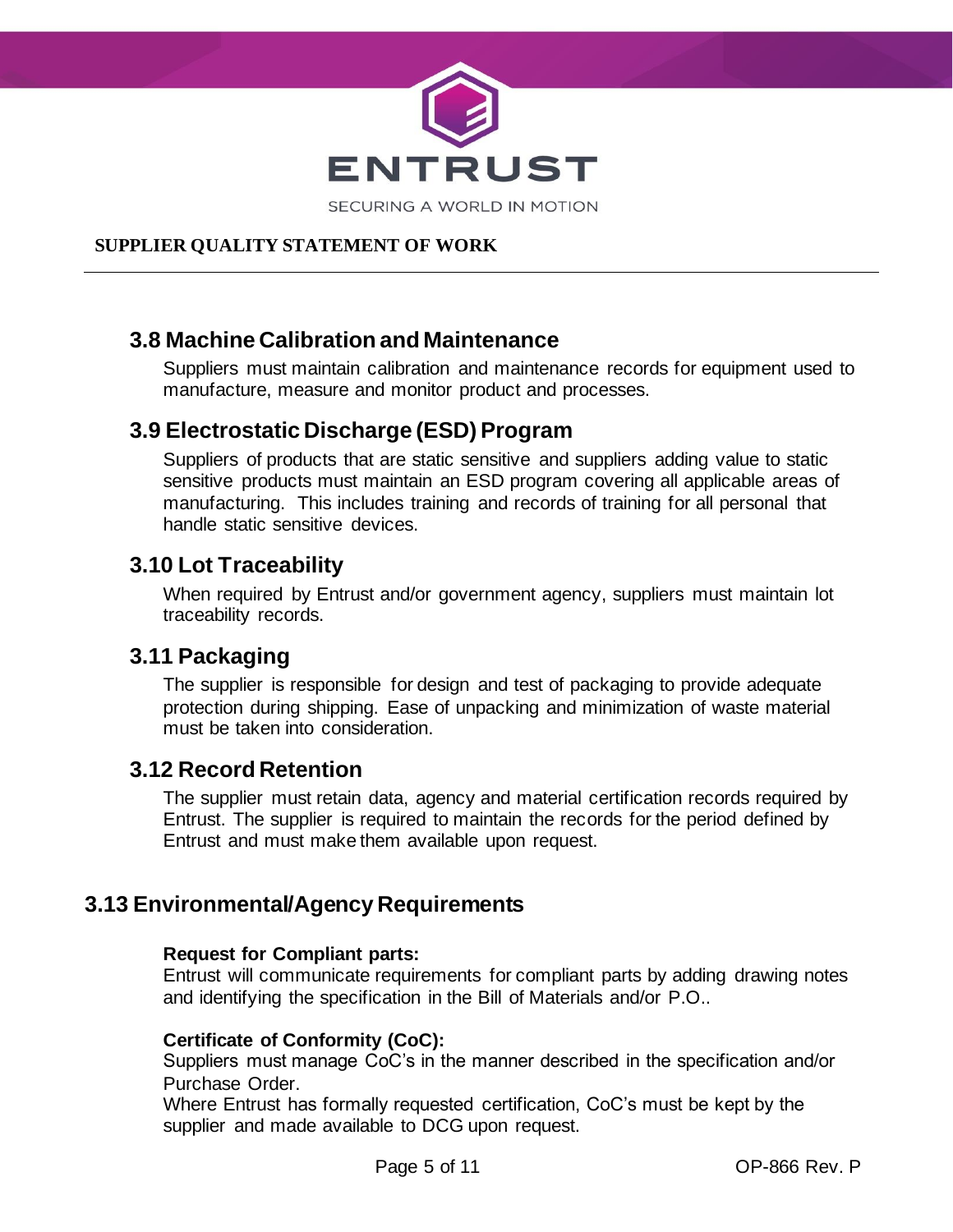

### <span id="page-5-0"></span>**3.14 Sub-tier suppliers and purchased services support**

Suppliers are responsible for ensuring Entrust requirements flow down to sub-tier suppliers. Entrust suppliers are responsible for the quality of products and services received from their suppliers.

In instances where the sub-tier supplier is providing Entrust designed product, Entrust may assist with quality requirements.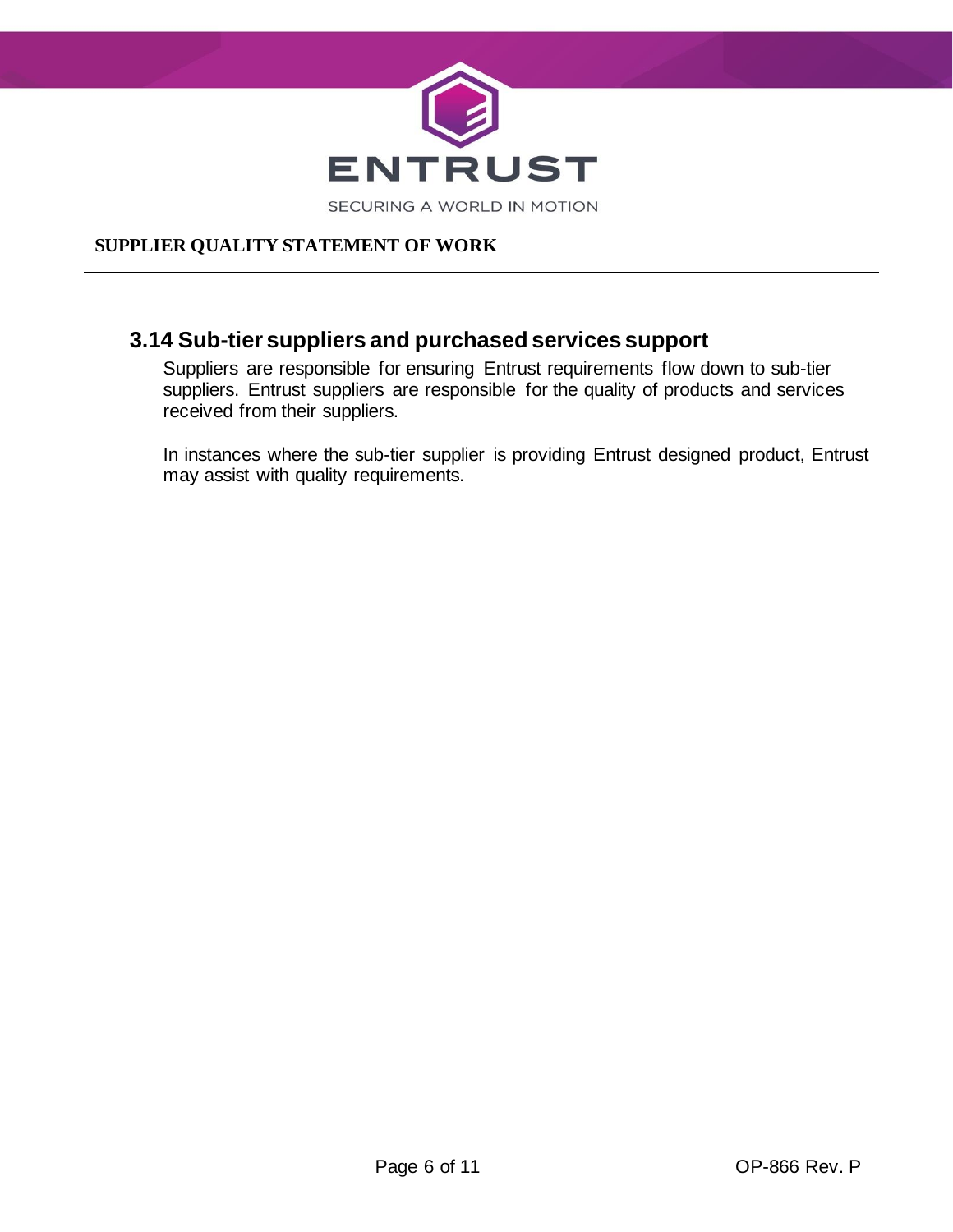

# <span id="page-6-0"></span>**3.15 Audits**

Entrust reserves the right to perform Quality Management System audits with advanced notification.

# <span id="page-6-1"></span>**4.0 First Article Evaluation**

First Article (FA) evaluation is used to ensure equipment, materials, processes, and procedures are capable of producing a part/assembly.

# <span id="page-6-2"></span>**4.1 Situations that May Require a First Article**

- New Part / Assembly
- New Supplier for a Part / Assembly
- New Tooling
- Form fit or function change to an existing part that requires release of a new part number.
- Supplier is using a new or reworked mold.

# <span id="page-6-3"></span>**4.2 Situations requiring consultation with Entrust Supplier Quality**

- The manufacturer is using a new facility, site or location where the material has not been manufactured.
- A new process or new equipment is implemented which invalidates prior process capability assessments.
- A change to Form, Fit, or Function of the material, including non-electrical, electrical, software, or firmware changes.

**Note**: Changes to the process that are considered routine maintenance, or process Adjustment, do not require FA data.

### <span id="page-6-4"></span>**4.3 First Article Activities**

First article activities may be required based on commodity type. A first article requirement may be waived at the SQE's discretion.

#### <span id="page-6-5"></span> **4.3.1 Mechanical Parts/Assemblies**

All of the dimensions and notes identified on the drawing must be verified on a quantity of parts determined by the SQE of that particular commodity. A minimum of 1 part per cavity must be verified on multiple cavity tools. First Article data compiled by the supplier is to be kept on file for a minimum of 6 years and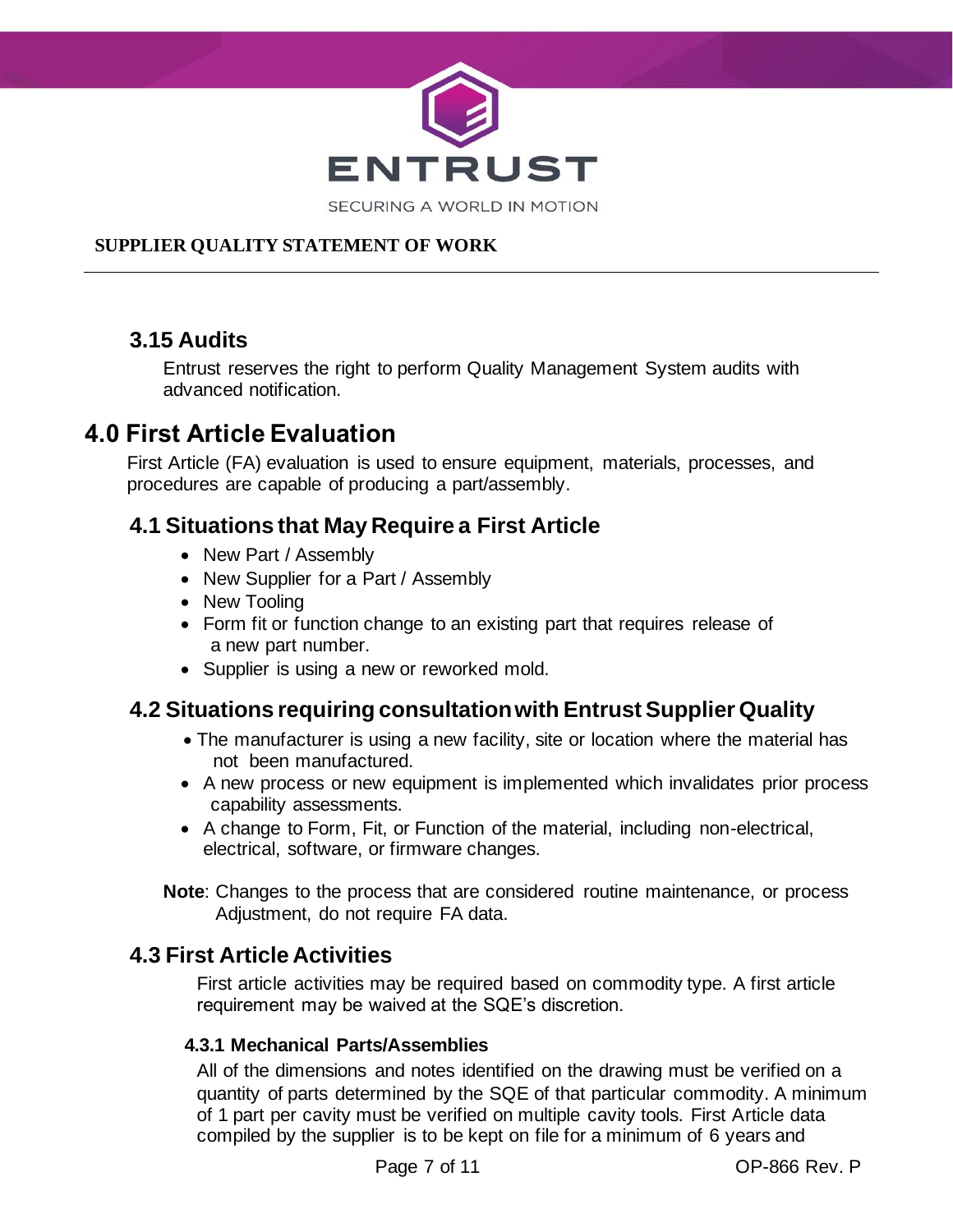

provided to Entrust on request (within 24 hours of said request). Entrust prefers an electronic format for the first article data.

#### <span id="page-7-0"></span> **4.3.2 Printed Wiring Assemblies (PWAs - Computers - Electrical Components**

The supplier is required to inspect 3 assemblies and verify they meet the requirements of the assembly drawing, bill of material (BOM) and the approved manufactures list (AML). The supplier must also perform electrical testing if it has been identified in a Supplier Quality Requirements document (SQR) or Printed Wiring Assembly (PWA) Test Plan included in the documentation package.

#### <span id="page-7-1"></span> **4.3.3 Supplies: Ribbons, Topcoats, Card stock etc.**

All First Article activities required of the supplier are documented in the Supplies Qualification and Acceptance Specification.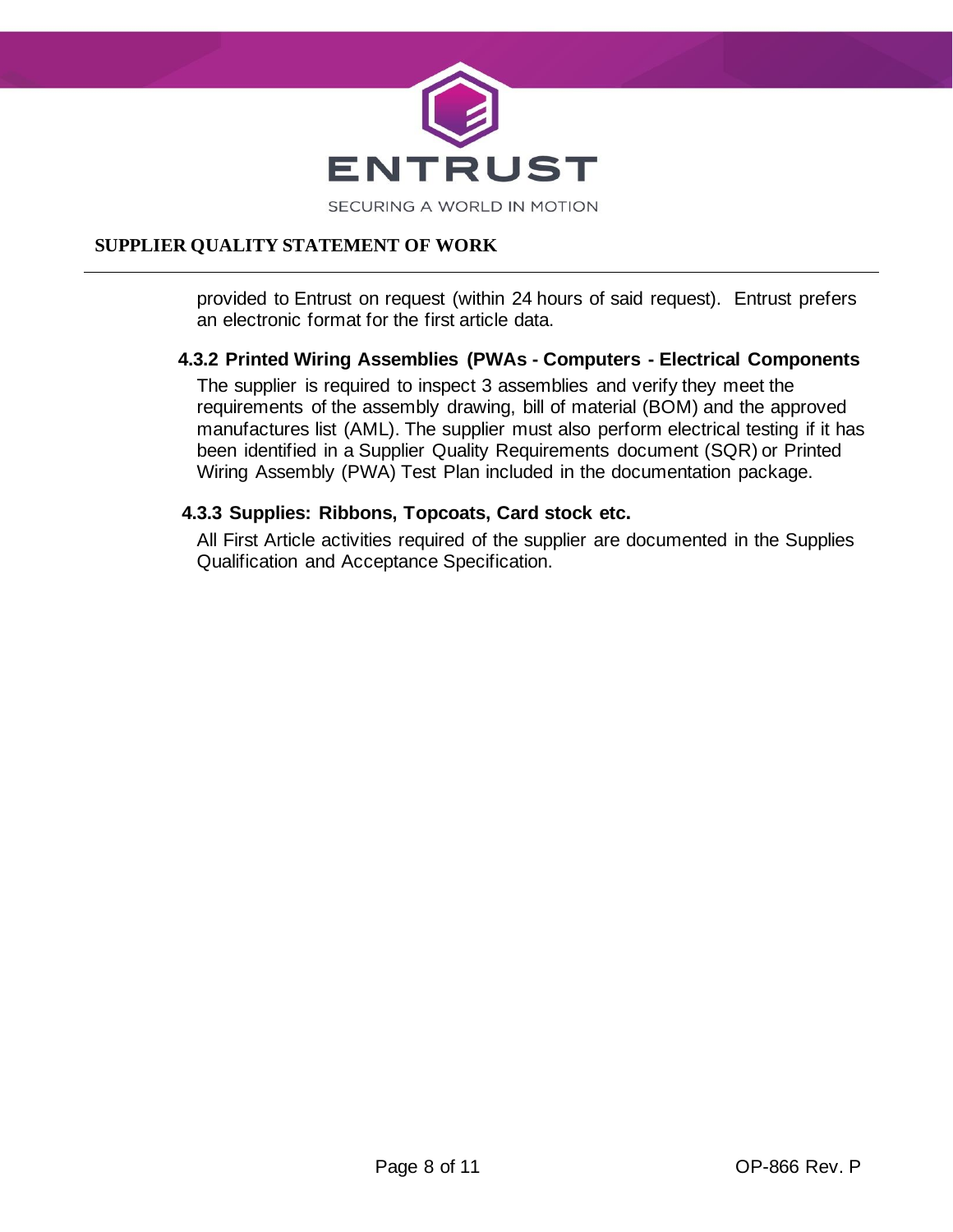

# **Appendix A Definitions**

<span id="page-8-0"></span>**Entrust mechanical drawings** show basic information and should be interpreted per ASME Y14.5M-1994 (Dimensioning and Tolerancing). Any other applicable standards will be noted on the drawing.

**PWA Test Plans** may be developed for *PC boards, electrical assemblies and OEM computer components* if the supporting SQE finds it necessary*.* Test plans define the test methods to be followed during manufacturing of circuit boards and electrical assemblies.

**Qualification and Acceptance Specifications** are developed for supplies. Processes taken to qualify supplies *(Ribbons, topcoats, card stock etc*.) are outlined in these documents. They identify the acceptance processes performed by the supplier, outside parties, and Entrust Supplier Quality to evaluate supplies.

**Supplier Quality Requirements (Supplier Quality Assessment F-840-002)** may be developed by the SQE for: **Hardware items**: Fasteners, Bearings, Belts, Pulleys, Gaskets, Springs, etc. **Plastic/Rubber materials**: Formed, Injection Molded, Machined, Rollers **Electrical items**: Cable Assemblies, Wires, Cords, Motors, Clutches, and other custom electrical parts **Metal items**: Formed, Machined, Castings, Stampings, Punch/Die parts **OEM items**: Misc. Equipment and Spares, Cameras and camera related items. **Custom Packaging, and Miscellaneous Printed Materials***.*

The SQR may contain methods and or processes the supplier is to follow in manufacturing the product. The SQR may also contain key product characteristic (KPC) coding and special instructions on how and what dimensions/parameters the supplier is to control and provide qualification data on. Following is a key to KPC coding: **Key Product Characteristics (KPC):**

"**Critical" <C>** - a product characteristic for which reasonably anticipated variation could significantly affect the product's critical performance function, safety, or government agency regulations. An initial  $Cpk \ge 1.33$  is required.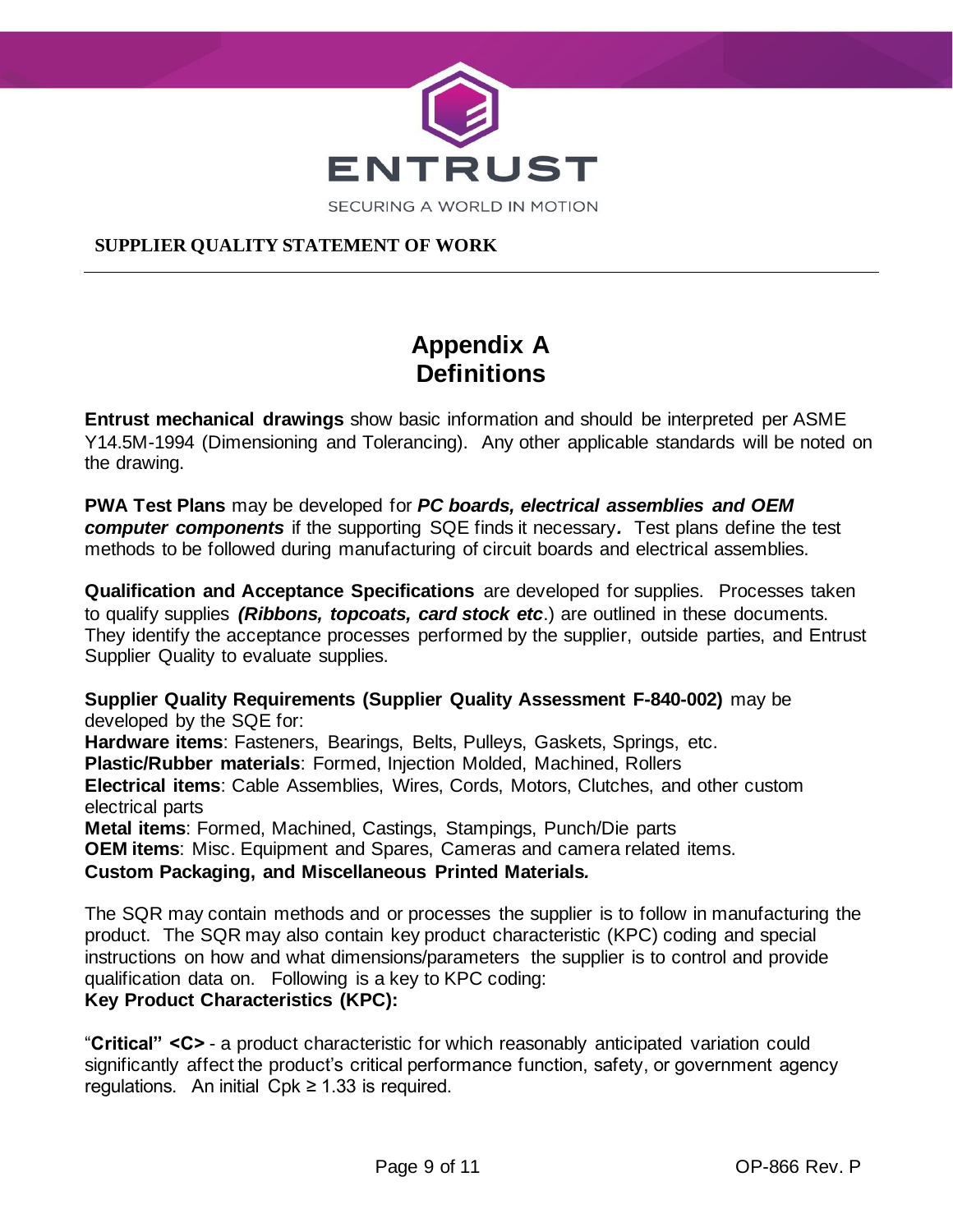

**"Major" <M>** - a product characteristic for which reasonably anticipated variation is likely to significantly affect customer satisfaction with a product, such as fit, function, performance, durability, mounting, appearance, or the ability to process or build the product. An initial Cpk ≥ 1.00 is required.

**"Minor" <m>** - a product characteristic determined by Entrust and/or the supplier that requires additional attention if "Critical" or "Major" has not been designated for this characteristic. Unless otherwise specified, the supplier's quality system is used to assure product conformance to specifications.